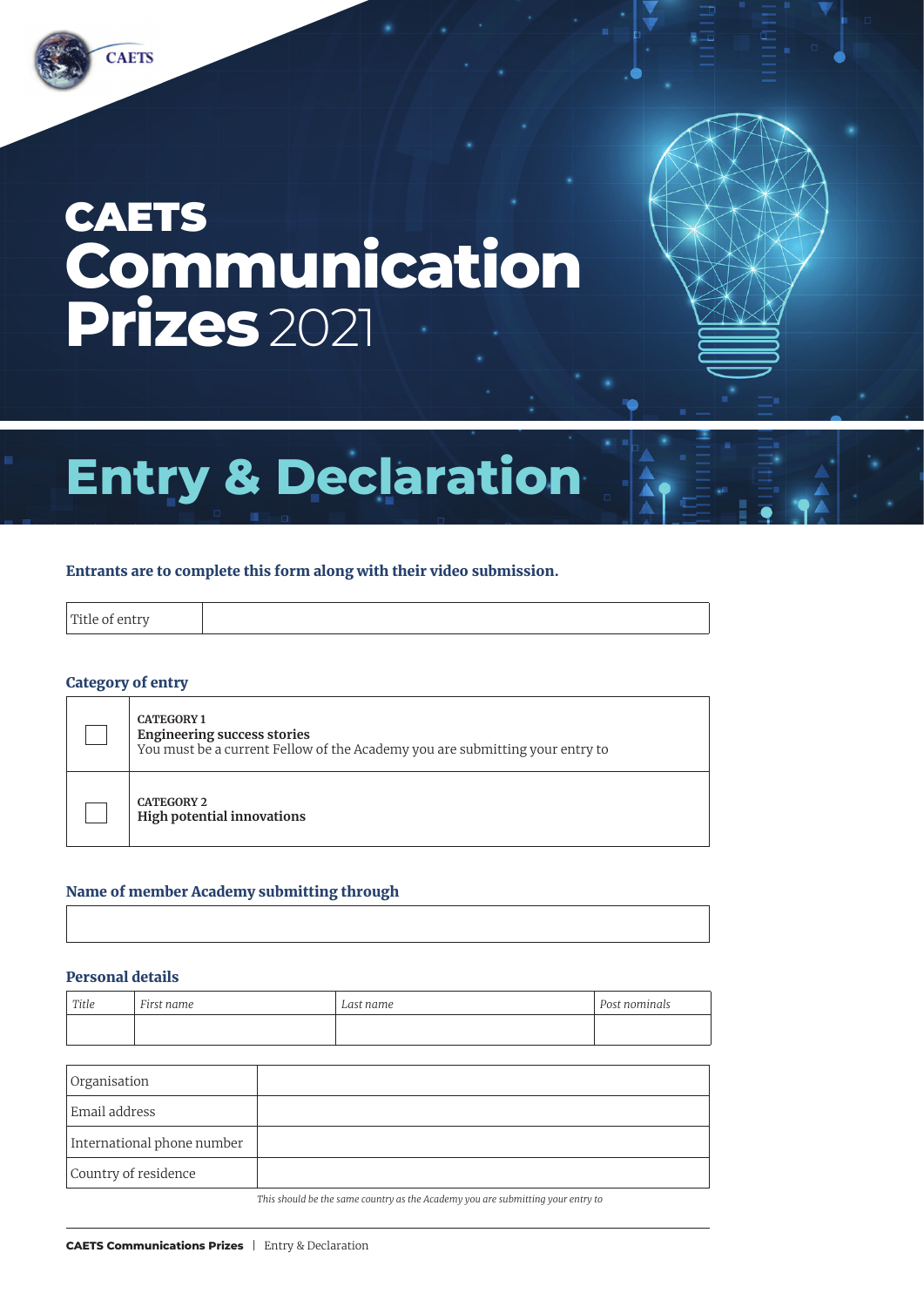

#### Acknowledgements

| Title | Full name | Contribution |
|-------|-----------|--------------|
|       |           |              |
|       |           |              |
|       |           |              |
|       |           |              |
|       |           |              |
|       |           |              |
|       |           |              |
|       |           |              |
|       |           |              |
|       |           |              |
|       |           |              |
|       |           |              |
|       |           |              |
|       |           |              |
|       |           |              |
|       |           |              |

If more than four individual contributors, please attach a list to this document.

| Name of team         |  |
|----------------------|--|
| Name of organisation |  |

#### Declaration

| <b>CATEGORY 1</b><br>I am a Fellow of<br>[insert Academy name]              |                                                                                                                                                                                                                                                                                                                                                                                                                                                                          |
|-----------------------------------------------------------------------------|--------------------------------------------------------------------------------------------------------------------------------------------------------------------------------------------------------------------------------------------------------------------------------------------------------------------------------------------------------------------------------------------------------------------------------------------------------------------------|
| <b>CATEGORY 2</b><br>10 years' work experience (allowing for career breaks) | I am a university student/tertiary student or junior scientist/engineer with less than                                                                                                                                                                                                                                                                                                                                                                                   |
|                                                                             | I hereby declare that the work represented in the video is my own work                                                                                                                                                                                                                                                                                                                                                                                                   |
|                                                                             | I declare that I am authorised to, and give my permission for, my video entry to be promoted<br>internationally in traditional and social media, CAETS and its member academies' websites<br>and other collateral. The videos may be used in whole or part at the discretion of CAETS and<br>its member academies, and entrants are to waive their rights to compensation for the use of<br>the material provided in the footage for marketing and promotional purposes. |

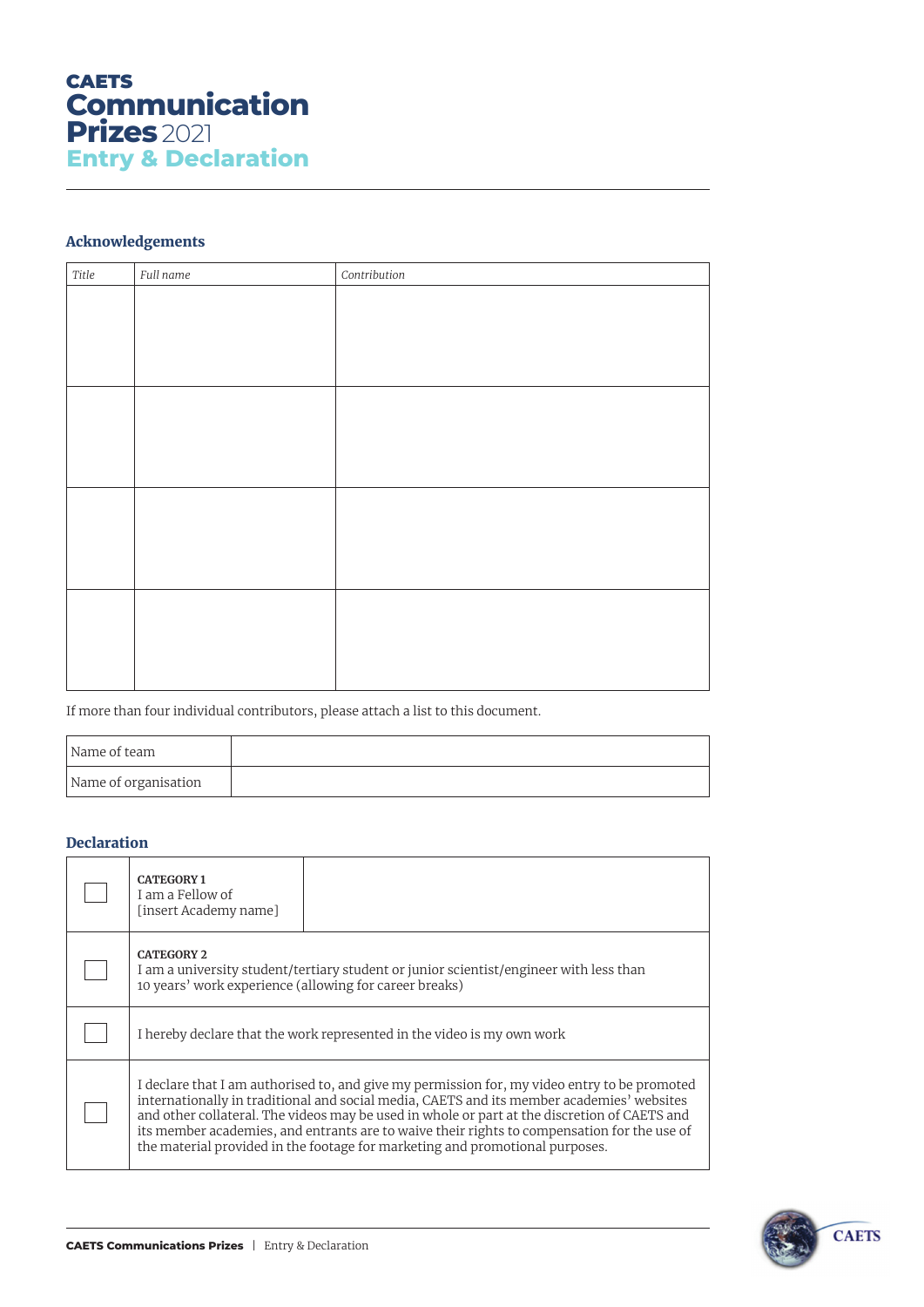#### Conflict of interest

I have a conflict of interest to declare

| No                        |
|---------------------------|
| Yes - Please detail below |
|                           |
|                           |
|                           |
|                           |

#### Signature & authorisation to submit

By signing this document, you are verifying that everything on this form and all content provided in your video entry is a true and accurate reflection of your own work – and where appropriate have acknowledged other contributors to the work being represented – and that you are authorised to submit this entry to the CAETS Communication Prizes

| Signature     |  |
|---------------|--|
| $\emph{Name}$ |  |
| Date          |  |

| Witness signature |  |
|-------------------|--|
|                   |  |
| Name              |  |
| Date              |  |

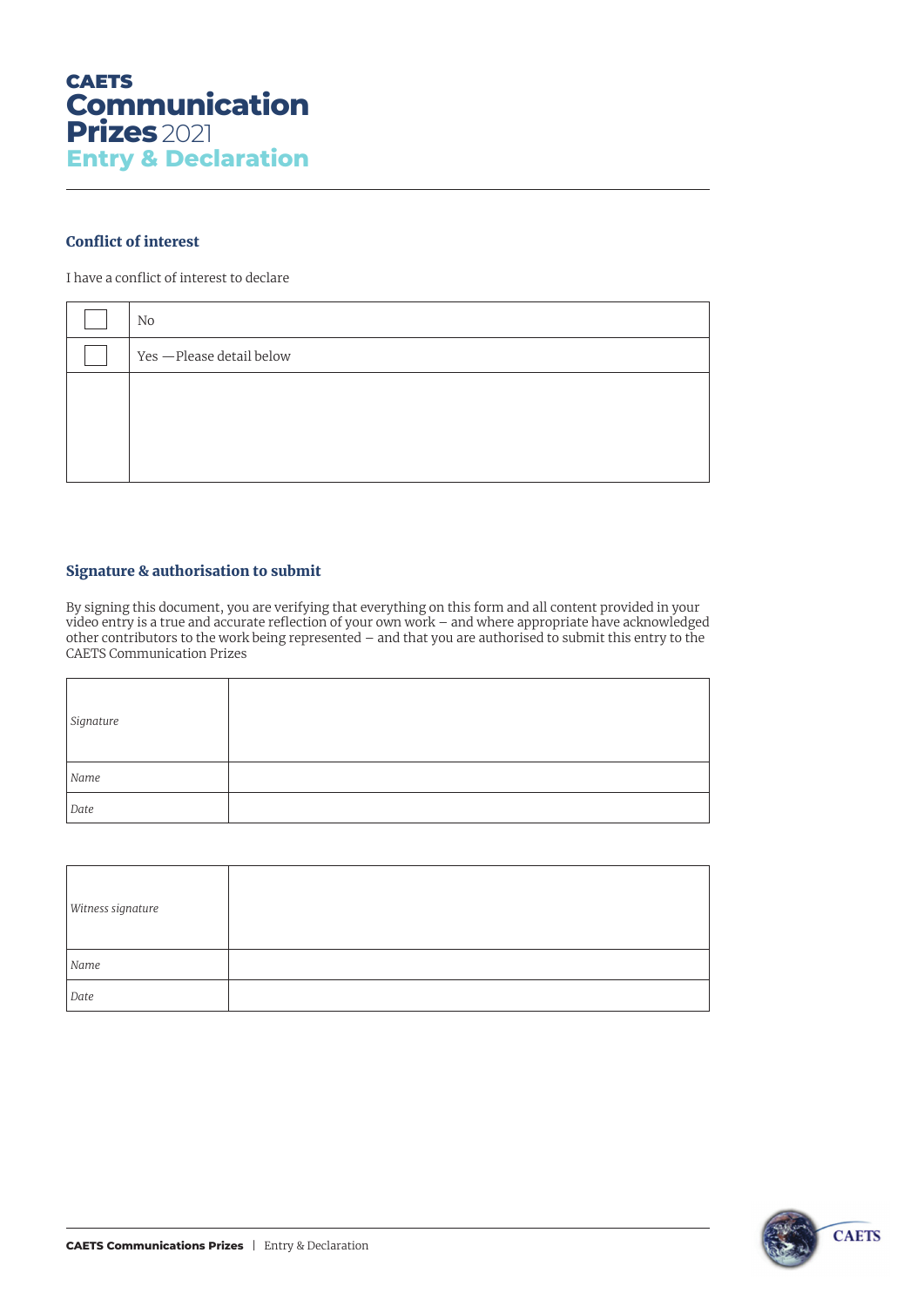### OFFICIAL USE ONLY

Member Academy to complete this section for submission to international judging

| Name of member Academy               |
|--------------------------------------|
| submitting for international judging |
|                                      |

|                                                                                        | I declare that all entries have been judged against the criteria outlined in the<br>submission guidelines.                                                                                    |  |  |
|----------------------------------------------------------------------------------------|-----------------------------------------------------------------------------------------------------------------------------------------------------------------------------------------------|--|--|
| I declare that the work being entered for international judging has been verified for: |                                                                                                                                                                                               |  |  |
| <b>CATEGORY 1</b>                                                                      |                                                                                                                                                                                               |  |  |
|                                                                                        | The entrant is a current Fellow of the [insert name of Academy below]                                                                                                                         |  |  |
|                                                                                        |                                                                                                                                                                                               |  |  |
|                                                                                        | The entry is the work of the Fellow (and acknowledged contributors) as<br>declared by the entrant                                                                                             |  |  |
|                                                                                        | The work that is represented in the video has been verified                                                                                                                                   |  |  |
| <b>CATEGORY 2</b>                                                                      |                                                                                                                                                                                               |  |  |
|                                                                                        | I confirm citizenship of or residency in the member academy's nation, and<br>confirmation of 10 years or less in relevant employment (including a declaration<br>regarding any career breaks) |  |  |
|                                                                                        | The entry is the work of the entrant (and acknowledged contributors) as<br>declared by the entrant                                                                                            |  |  |
|                                                                                        | The work that is represented in the video has been verified                                                                                                                                   |  |  |
|                                                                                        |                                                                                                                                                                                               |  |  |



The entrant has selected the declaration providing authority and permission for, their video entry to be promoted internationally in traditional and social media, CAETS and its member academies' websites and other collateral without financial recompense.